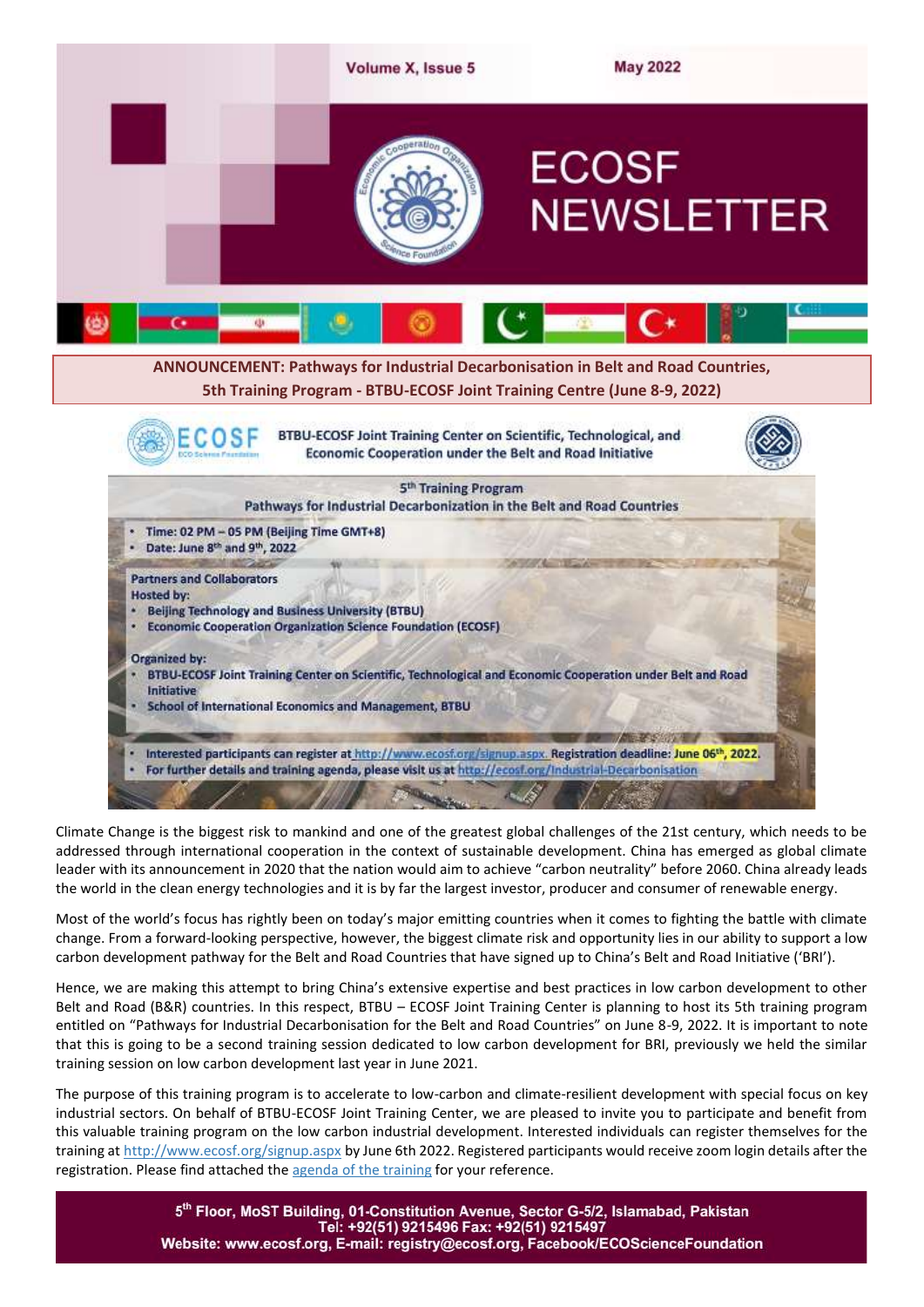# **ECOSE NEWSLETTER**

In this backdrop, this training program will seek to understand and learn about viable options for low carbon transition, best practices, success stories, and barriers on implementation of policies and programmes promoting low carbon industrial development, and match the potential cooperation among BRI counties in the key industrial sectors.

#### **30 Years of Pakistan-Turkmenistan Relations: Way Forward A Seminar held May 9, 2022 in Islamabad**

The Embassy of Turkmenistan in Islamabad in collaboration with the Pakistan Institute of Peace and Diplomatic Studies organized a seminar entitled "30 Years of Pakistan-Turkmenistan Relations: Way Forward" on May 09, 2022 in Islamabad-Pakistan, dedicated to the 30th anniversary of the establishment of diplomatic relations between Turkmenistan and Pakistan.



The seminar was attended by representatives of the Ministry of Foreign Affairs, foreign diplomats, prominent Pakistani politicians, heads of think tanks and public organizations, universities of Pakistan, businessmen and representatives of media. On behalf of ECOSF, President Prof. Manzoor Hussain Soomro attended.



The Chief Guest of the seminar was H.E. Dr. Musadik Masood Malik, Minister of State for Petroleum, Pakistan. In his speech, Dr. Malik talked high about the relations, cooperation of Pakistan with Turkmenistan since its establishment in 1992 in the fields of culture, economics, trade, etc.

Earlier, the Ambassador of Turkmenistan to Paksitan H.E. Mr. Atadjan Moulamov welcomed all the distinguished guests for their participant in the seminar. He highlighted the history of the relations between the two countries and said that Pakistan was the first country to recognize Turkmenistan as an independent state.

Panelists of the seminar were Ambassador Khalid Mahmood, Chairman Board of Governors of the Institute of Strategic Studies, Islamabad (ISSI); Dr. Muhammad Munir,

Associate Professor and Head of Department of International Relations, Muslim Youth University, Mrs. Farhat Asif, President, Institute of Peace and Diplomatic Studies (IPDS), while the Director General of ISSI and former Secretary of Foreign Affairs of Pakistan H.E. Mr. Aizaz Ahmad Chaudhry also attended the seminar.

In their talks, the experts shared that Pakistan was one of the first countries to recognize the independence of Turkmenistan. The country also co-sponsored a number of resolutions of the UN General Assembly initiated by Turkmenistan, primarily "On the Permanent Neutrality of Turkmenistan" and "On the International Day of Neutrality".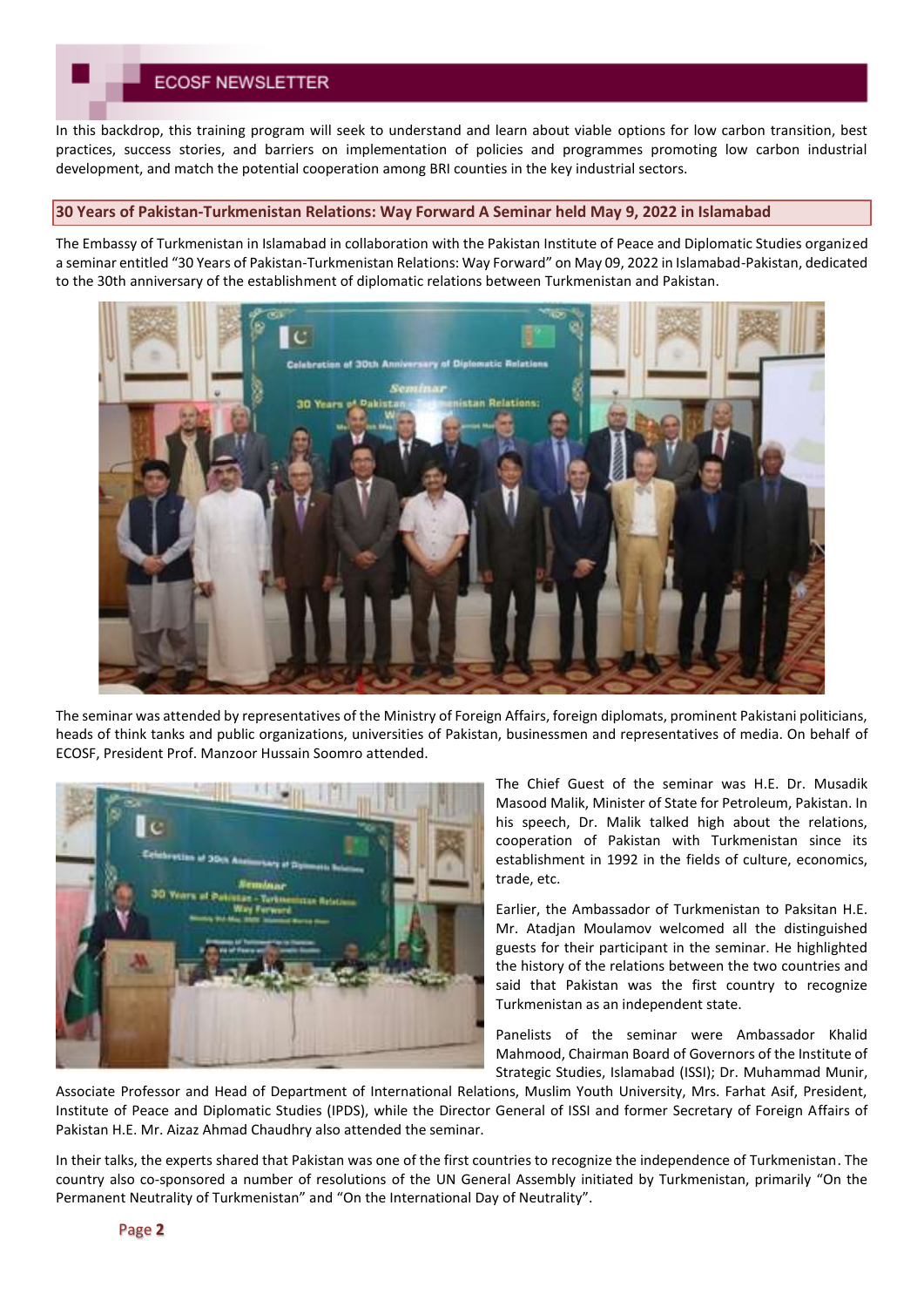# **ECOSE NEWSLETTER**

Since the early days of establishing diplomatic relations in 1992, Turkmenistan and Pakistan have embarked on partnerships at the wide range of bilateral relations. Over the years of cooperation between the countries, regular political contacts have been established at the level of heads of state and heads of foreign ministries. Today, our countries are successfully interacting both in a bilateral and multilateral format - within the framework of major international organizations such as the UN, OIC, ECO, the Non-Aligned Movement and other authoritative international and regional structures.

The panelists of the seminar also noted that a number of international agreements have been signed between Turkmenistan and the Islamic Republic of Pakistan, which have formed a solid legal framework for productive bilateral cooperation and cooperation on the international arena. They also highlighted the TAPI (Turkmenistan-Afghanistan-Pakistan-India) gas pipeline project but regretted that due to turbulence in Afghanistan, the project has not taken off the ground yet.

It was concluded that the personal contribution and attention of the leadership of the two countries, the Turkmen-Pakistani relations would open a new page in the relations in days to come.

**Shaheed Benazir Bhutto University of Veterinary and Animal Sciences Sakrand Sindh- Pakistan organized their 1st International Symposium on Animal Welfare and One Health, President ECOSF attended as Invited Speaker**

The 1st International Symposium on "Animal Welfare and One Health" was organized on 21-22 May 2022 by the Shaheed Benazir Bhutto University of Veterinary and Animal Sciences (SBBUVAS), Sakrand, Sindh-Pakistan. Experts from home and abroad shared their research and policy work about the animal welfare and their health and transmission of animal diseases to human beings; thereby highlighting the "One Health" concepts and global developments in the sector. The symposium was mainly supported by the provincial Government of Sindh through its Higher Education Commission.



Vice Chancellor of the University Prof. Dr. Muhammad Farooq Hassan welcomed the distinguished speakers and the guests for their participation in the conference. He highlighted the aims and objectives of the establishment of the young university (SBBUVAS) and the purpose of this very first international symposium of the university. Renowned animal sciences researchers and One Health experts from within Pakistan and those from Australia, China, Indonesia, Italy, New Zealand, Spain, USA, and United Kingdom participated in person and virtually.



A number of local provincial legislators and public personalities including, members of Provincial Assembly, Vice Chancellors, Director General Livestock and notables joined different sessions of the symposium. H.E. Mr. Muhammad Ismail Rahoo, Provincial Minister for the Universities was the chief guest in the closing session and was presented with the recommendations of the symposium.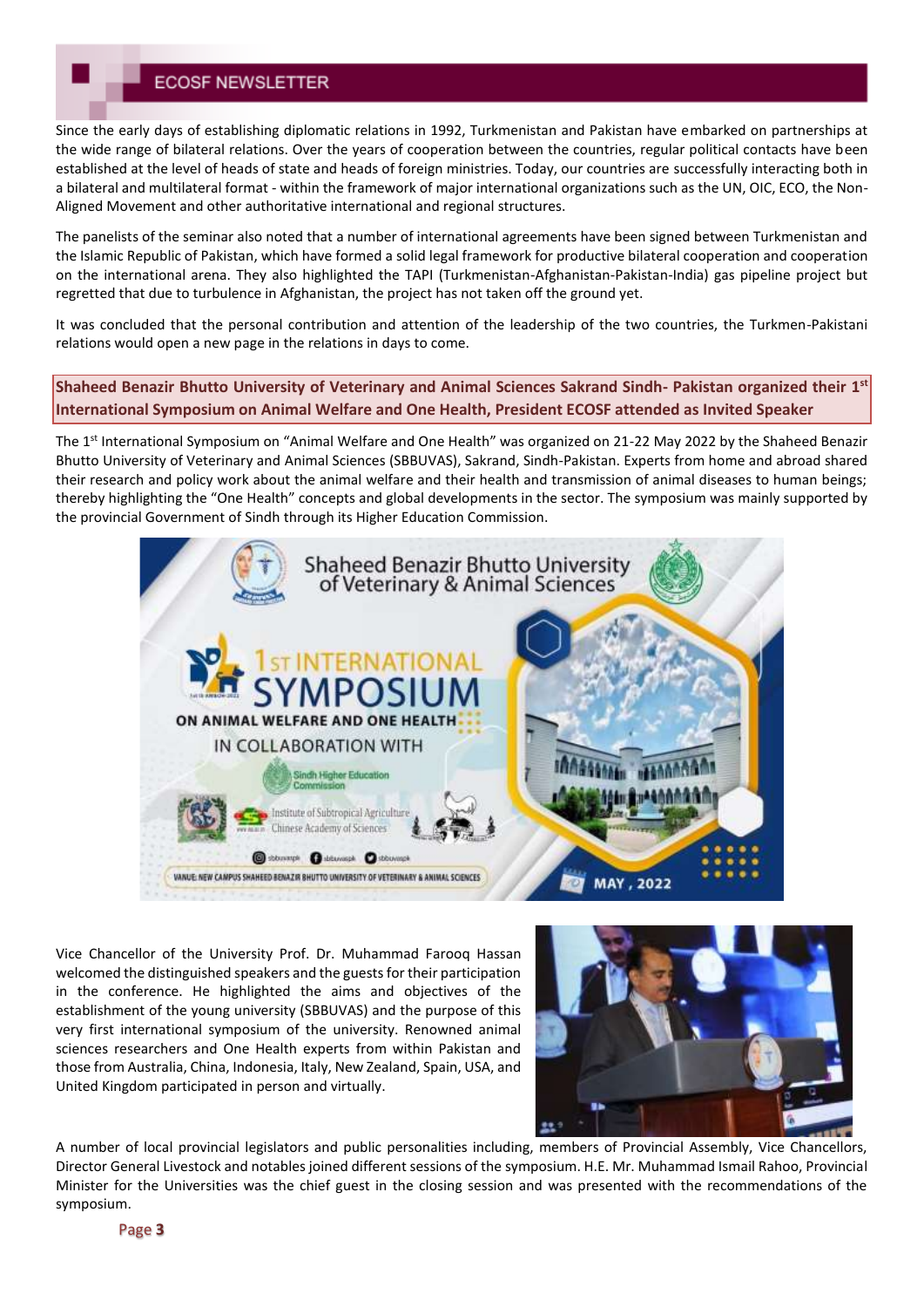**ECOSF NEWSLETTER** 



Prof. Manzoor Hussain Soomro, President ECOSF was an invited speaker. He spoke on "One Health Approach: Need for Education of Farmers and the Service Providers". He explained the concept of One Health as an approach calling for "the collaborative efforts of multiple disciplines working locally, nationally, and globally, to attain optimal health for people, animals and our environment". The concept was developed in response to evidence of the spreading zoonotic disease between species and increasing awareness of "the interdependence of human and animals health and ecological change". He emphasized that stakeholders, mainly the farmers and service providers should have the capacity to practice the One Health approach. Whether the present- day farmers and service providers are capable enough tackle the current challenges of climate change and environmental health and remain competitive, he questioned.

Dr. Soomro said that the time-tested methodology for capacity building of stakeholders has been; the inquiry-based and handson non-formal learning methodology– The Farmer Field School (FFS) approach for understanding the factors responsible for various challenges and the changes in ecosystems and their prevention, skill development, technology use and management as a whole. He also elaborated the FFS methodology, structure and general contents saying that it is school without walls, held every week in a participatory manner; wherein the participants explore the Issues, brainstorm, observe experiment like scientists, collect and analyze data and take collective decisions. The approach empowers participants to decide on the basis data from their crops, livestock and ecosystems. Dr. Soomro also assured the university management of facilitating their scientific cooperation with their counterparts in other ECO member countries.

Prof. Dr. Graeme B. Martin from the University of Western Australia made a presentation on "The New Face of Livestock Science: Global Context, Local Action". In his presentation, he said that it is difficult to predict the future and the uncertainty seems to increase exponentially in the future. He added that our markets would continue to maintain pressure for livestock industries to reduce their dependence on chemicals, reduce their environmental impact and simultaneously improve the health and welfare of animals. The principle of "clean, green and ethical management" is now universally understood, if not always followed. We have a global context for the future of livestock science-increasing demand for animal-based food in the face of limited resources and global warming-and we also have a great variety of local actions that would offer solutions while making our industries more clean, green and ethical, as well as productive.

Prof. Craig Johnson of Massy University New Zealand on the importance of sentience when considering welfare for different animals. He shared that we can identify sentience in very diverse groups of animals. He further said that animals are the Concept of Welfare Importance. As long as, they have existed, human have had relationships with animals of other species. He said the subject was developed with considerations of animals used in research, but has since expanded into a wider consideration of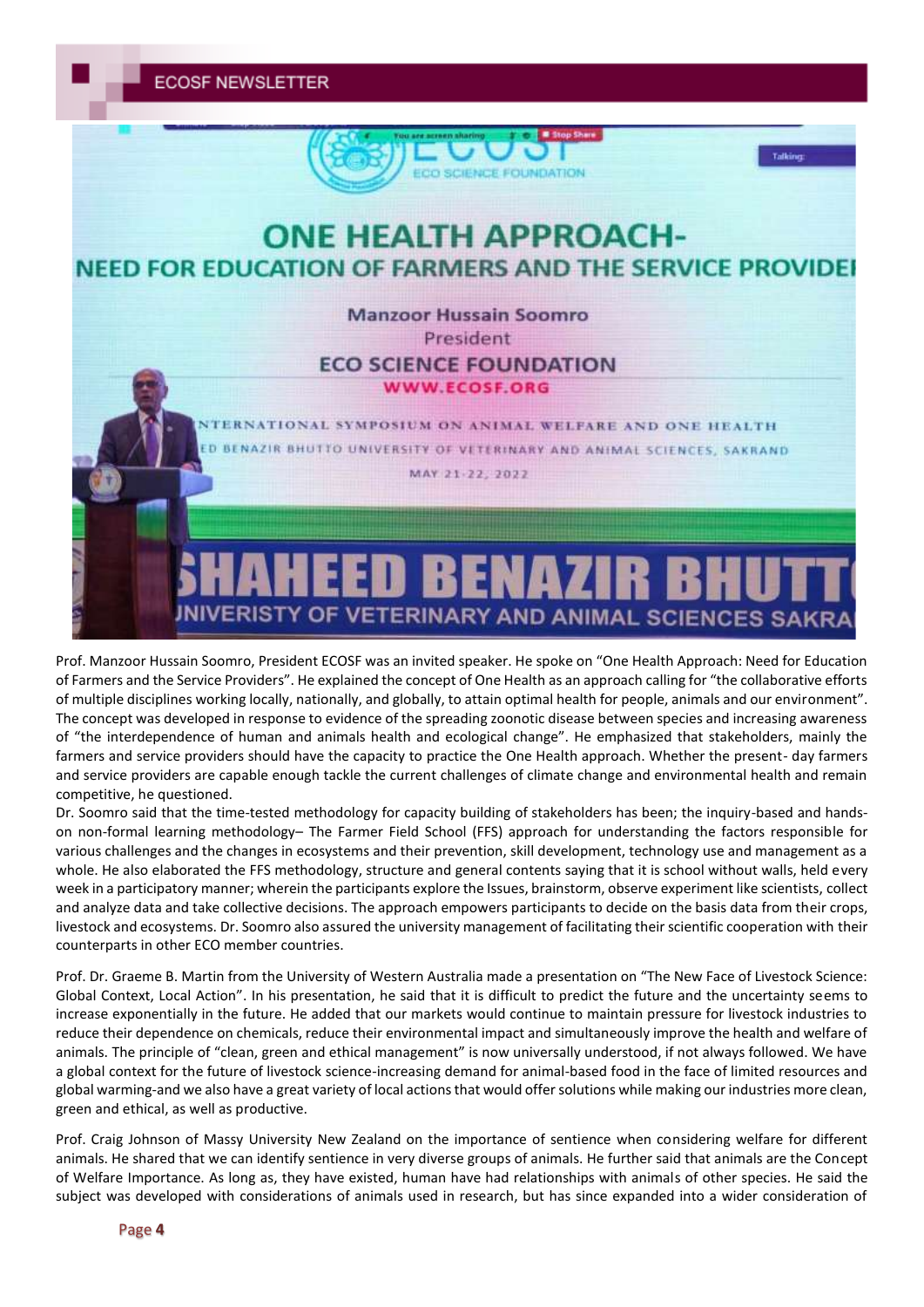## **ECOSF NEWSLETTER**

overall quality of life for all animals that have contact with humans. Several other international speakers including the Editor in Chief of Reproduction, Fertility and Development Journal, Prof. Margaret Rayman of the University of Surrey, UK, Prof. Clive Philips of Curtin University, Australia, Prof. Xin Wu of the Chinese Academy of Sciences, Prof. Jesus of University of Santiago de Comppostela-IDIS Spain, Prof. Umberto of ISS from Italy were also among the invited International Speakers.

Overall, the national and local speakers emphasised on the need for organizing more symposiums of this kind which provide opportunity to the young faculty, students and the public at large to know more about the diseases in the animals as how to avoid their transmission in the masses.



**ECOSF participated in the launch event of the new report on 'Health in the climate emergency – a global perspective'**

The new report 'Health in the climate emergency – a global perspective', was launched by the InterAcademy Partnership (IAP) May 25, 2022. The report examines how the climate crisis is affecting health worldwide and calls for urgent action as billions of people are at risk, therefore we call for action against climate change to benefit health and also advance health equity. On behalf of ECOSF, President Manzoor Hussain Soomro participated in the online launch ceremony of this global report.

In a three-year global project, IAP has worked together with its regional networks in Africa (NASAC), Asia (AASSA), the Americas (IANAS) and Europe (EASAC) to capture diversity in evaluating evidence from their own regions to inform policy for collective and customised action at



national, regional and global levels. A team of more than 80 scientists from all regions of the world has contributed to the project.

Climate change threatens the health of billions of people, especially those who contribute least to climate change, but many strategies to cut greenhouse gas emissions can improve health in the near-term.

Analysing extensive scientific evidence, the recent report offers a global review of the current knowledge and examines how climate change and its drivers are acting through a range of direct and indirect pathways to impact, for example:

- heat-related mortality and morbidity
- extreme events such as floods and droughts
- decreases in crop yield in some regions
- changes in the distribution of vector-borne diseases
- wildfires causing widespread exposure to air pollution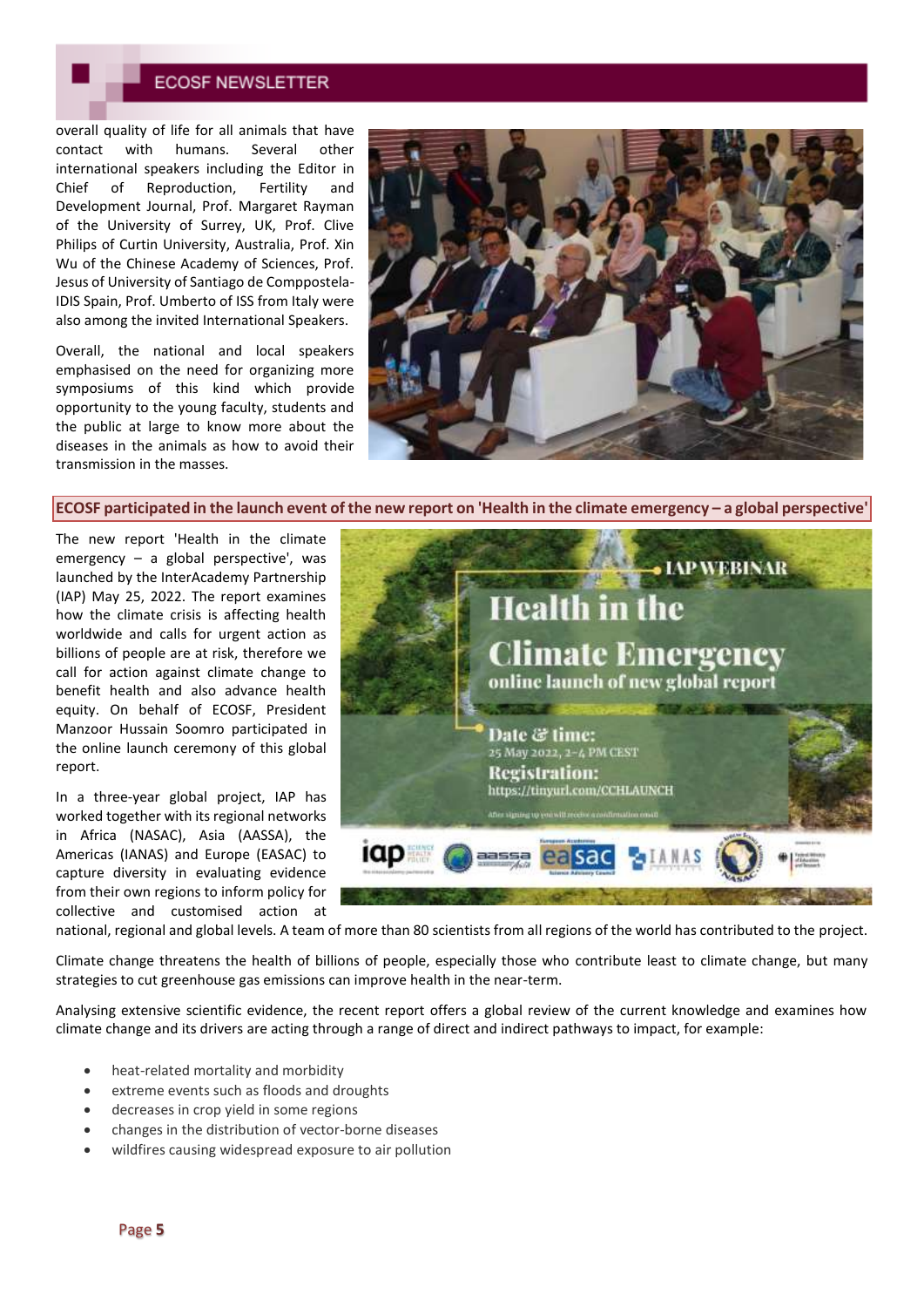The report calls all stakeholders to take action in building climate–health resilience that will limit future risks. The very wide geographical coverage of IAP is invaluable in helping to communicate the voices of those – from low- and middle-income countries and vulnerable populations – who are not always heard during the processes whereby evidence informs international policy.

The global report is available here at thi[s link.](https://www.interacademies.org/publication/health-climate-emergency-global-perspective)

## **ECOSF contributed to the Consultative Discussion on Market Preparedness and Policy support for Electric Vehicles (EVs) in Pakistan**

Sustainable Development Policy Institute (SDPI) hosted a virtual consultative discussion on Market Preparedness and Policy support for Electric Vehicles (EVs) in Pakistan on May 25, 2022. The objective of this dialogue was to analyze the current progress and discuss the opportunities and challenges for EV market growth in Pakistan. The virtual event brought together the relevant stakeholders from public sector, policy makers, industrialists, and other relevant stakeholders. Engr. Khalil Raza, Scientific Officer ECOSF was invited as the panelist in the webinar.

Invited experts emphasized that Pakistan needs to strengthen its policy framework to promote electric vehicles, which are not only environment-friendly but also it will reduce the country's dependency on fossil fuels. Mr. Khalil Raza presented a policy framework to scale up electric mobility in Pakistan. Mr. Raza concluded in order for Pakistan to achieve its intended EV penetration targets, relevant stakeholders need to strengthen its policy intervention in four key areas; (a) robust strategy (b) financial incentives (c) plan for reducing the cost of lithium-ion batteries and (d) adequate supply of reliable charging network.



It is important to mention that the transport sector of Pakistan is based entirely on imported fuels that is causing a major threat to country's trade deficit. As of January 2022, the trade deficit of Pakistan surged to \$24.79 billion in the first half due to 63% increase in year-on-year basis. In 2019, Pakistan had to spent over \$13.3 billion dollars on import of oil, and this cost is expected to cross over \$30.7 billion by 2025. In the backdrop of these challenges, a transition towards Electric Vehicles (EVs) can reduce Pakistan's dependency on the petroleum products & at the same time provide a decarbonization pathway that goes beyond just the power sector. In pursuant of this goal, Pakistan launched its first Electric Vehicles Policy in 2019 which aims to achieve 30% share in sale of EVs by 2030.